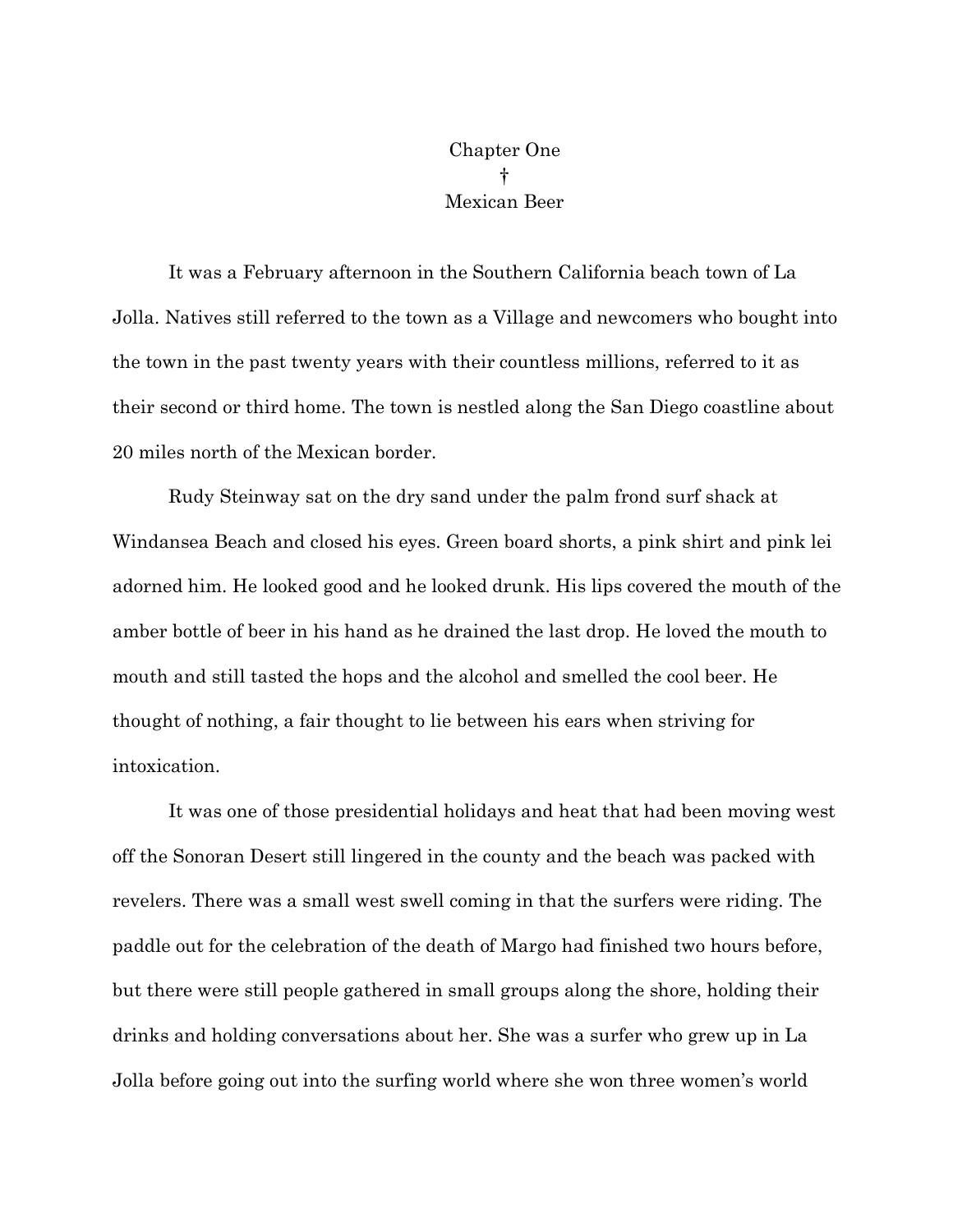titles. Survived terrible wipeouts in Hawaii at the North Shore, only to have the Big C take her out at thirty-two.

Rudy wore the pink shirt with a picture of Margo branded onto the chest that had been given out to the celebrants. He fingered the pink lei that circled his neck, another gift to the celebrants. Margo had been three years older than him and she had given him surf lessons twenty years before. A very kind, very good lady, were the thoughts that idled in his brain. And beautiful to boot. A cheer leader at La Jolla High School where Rudy loved to watch her perform with the other girls along the sidelines at the basketball games. Hollywood picked her up for some beach and blanket movies, but Hawaii and the surf circuit is where she garnered her laurels. Now she was gone.

He slowly opened his eyes and studied the amber bottle for many seconds and then shifted his gaze to a small skiff moving south along the kelp beds two hundred yards from shore. At 29, he still had the eyes of a sniper, he only used his reading glasses in his profession as a lawyer for scanning legal documents. His unconscious made a note that it looked like a Mexican *Panga* boat and it moved like the Patrol Boat River that he rode for eight months in Viet Nam in the winter of 1968.

The *Panga* slowed down in the middle of the kelp bed and his subconscious mind registered some objects rolling off the side of the boat. Then it turned west and sped out to sea where a formation of dark rain clouds portended an evening shower.

*Good,* thought Rudy, *San Diego needs rainwater. Lots of it.*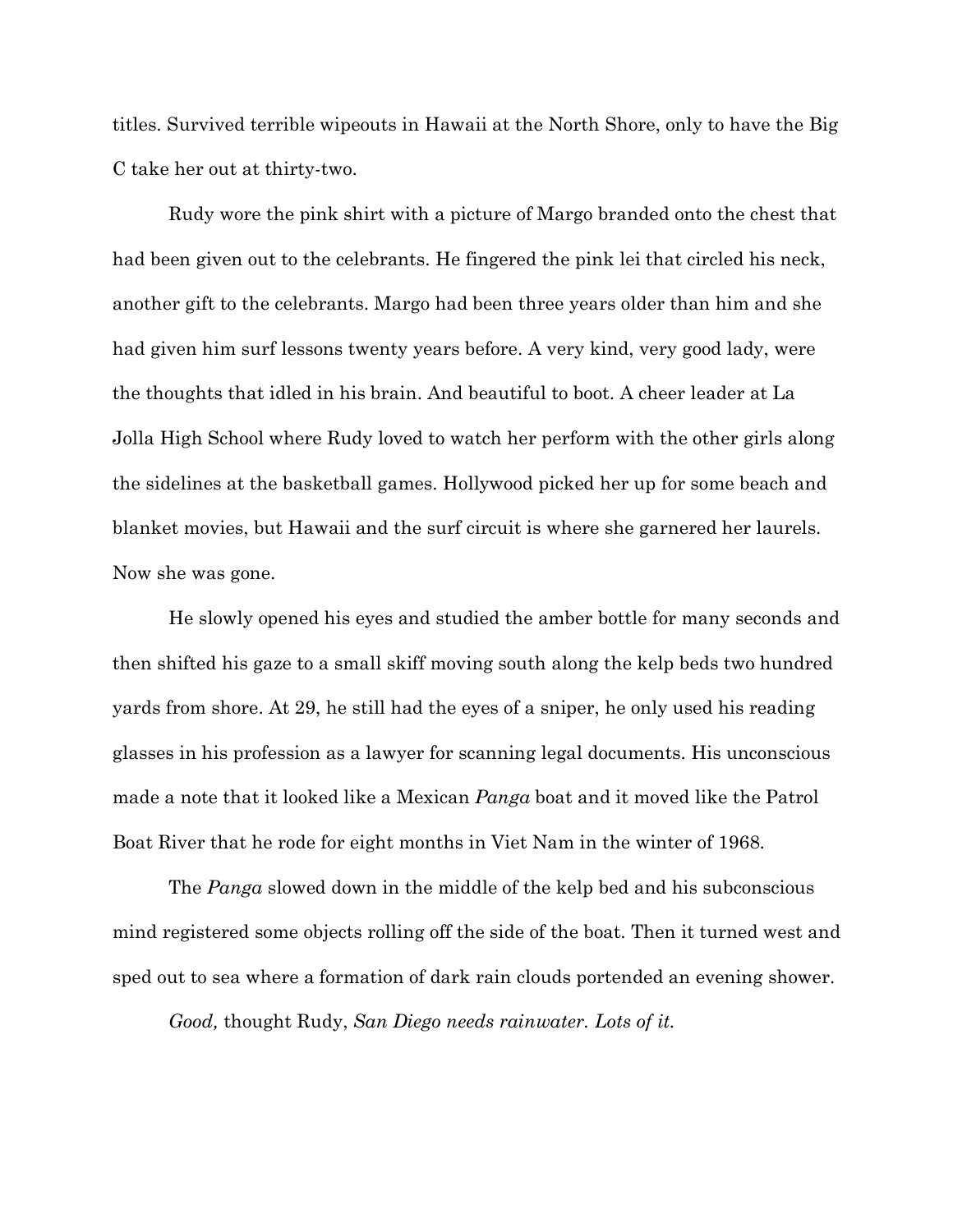Rudy put his third empty bottle into the cardboard carrying case and put that into the large paper bag that contained the wrappings for four eaten fish tacos. He gently pushed away the muzzle of his large German Shepherd from the paper bag. "You're not a sea gull, Axel, and we're taking the papers and empties to the trash can, not littering on the beach." Axel licked the crumbs from Rudy's hand and lay down on the sand.

Steinway was no longer a practicing alcoholic. That practice ceased a year ago upon the death of his wife in a commercial plane crash in a corn field in Iowa that took the lives of two hundred and thirty-three people. No survivors except for the memories and personal effects kept by those that were left behind. Authorities said it was an engine mishap. They said it made no difference that the former vice President of these Disunited States was on the aircraft.

The surfers framed the shack's hipped roof with more eucalyptus, tied it up at each corner, and topped it with palm fronds. The shack had no walls. Surfers stored boards in the rafters and partied in the shade on hot days. On cool nights they brought their women here to drink wine and watch the submarines race and segue into some body surfing. A nice way to keep warm on a cool night.

Rudy put his sunglasses on and held onto Axel and closed his eyes tightly to squeeze small tears that ran down his cheeks.

*A good day to celebrate death*, he thought.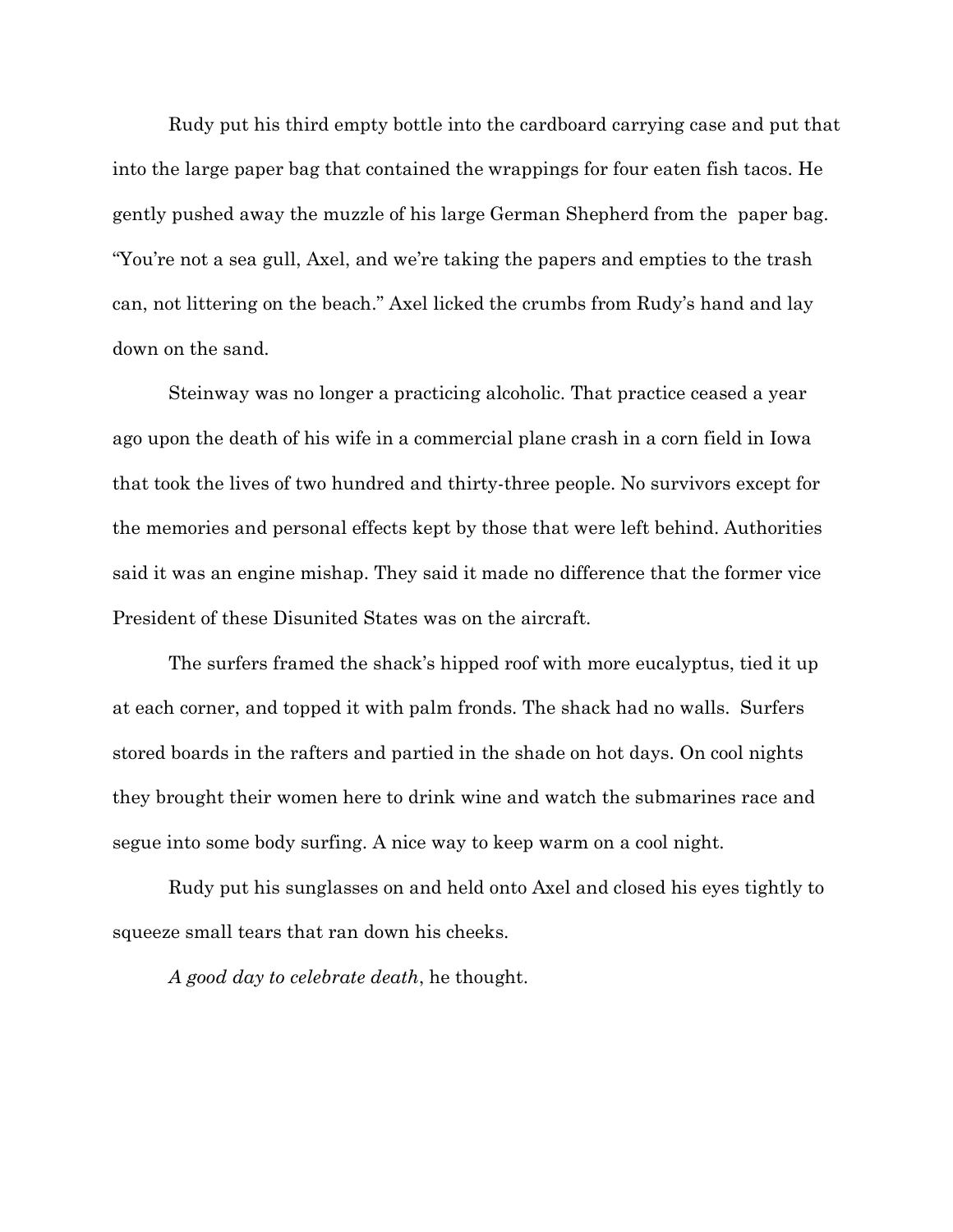Chapter Two †† The Wedding

There is an eighty-year old wooden building on the grounds of the Scripps Institute of Oceanography in La Jolla that wealthy people rent out for weddings. It comfortably houses eighty people plus staff, and from its elevation of about one hundred feet above the Pacific Ocean, it offers a sweeping view of the town to the south and across seventy miles to San Clemente Island far to the west.

On this February afternoon his eldest daughter Cristina's wedding having finished and the interior photography completed, Emiliano Zapata burst through the front door and onto the wooden porch of the house. He moved past the caterers standing beside the tables set with hors de oeuvres and plates of exotic fruits and vegetables and dips and over to the redwood railing. He leaned against the railing and heard a creaking sound of old weathered wood.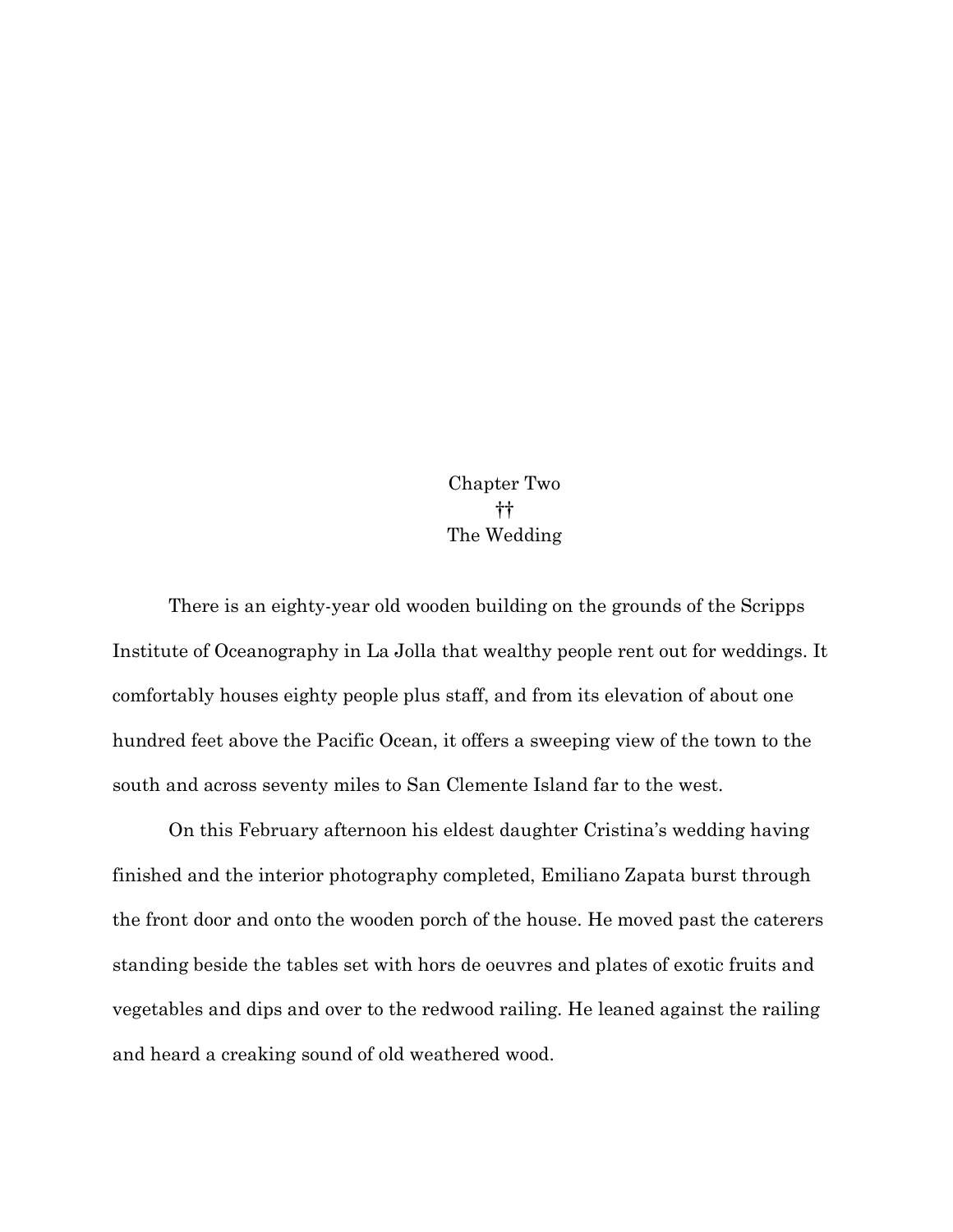"Gringos," he muttered to himself. "Incompetent bastards built this place a hundred years ago before the Mexicans came back to ante up the skill in the construction trade."

A caterer holding a tray of glasses of Gran Cru white wine, Cristal Brut champagne and Mexican beer bottles moved to him. He pointed to the amber colored bottle of Pacifico beer and the caterer set the tray on an adjacent table, unscrewed the top, and gave the beer to Zapata. Zapata frowned and the caterer pulled a cut lime from the tray and Zapata exchanged a crisp one-hundred-dollar bill for the bitter.

"Gracias Señor." The man nodded and Zapata motioned him to stand still with the tray. Zapata rubbed the lime against the rim of the beer bottle. Some of the juice squirted onto his fingers and he felt the mild acidity move down his skin. He lifted the bottle to his mouth and took a long drink. The perspiration beaded on his face and just as quickly the hot air dried it into salt. He wiped his cool forehead with the back of his hand, then dropped the back of that hand to his lips where he licked the salt. Then he flipped the hand over and creased his lips with the lime. He took another deep drink, looked south to La Jolla proper, closed his eyes and listened to the quiet breaking of the ocean waves and the muffled sounds of the indoor mariachi players.

## *I'll take a freaking beer any day of the wee*k.

He squinted his eyes into the high sun standing over the ocean and watched the distant rainclouds slowly moving east toward La Jolla, an occasional lightning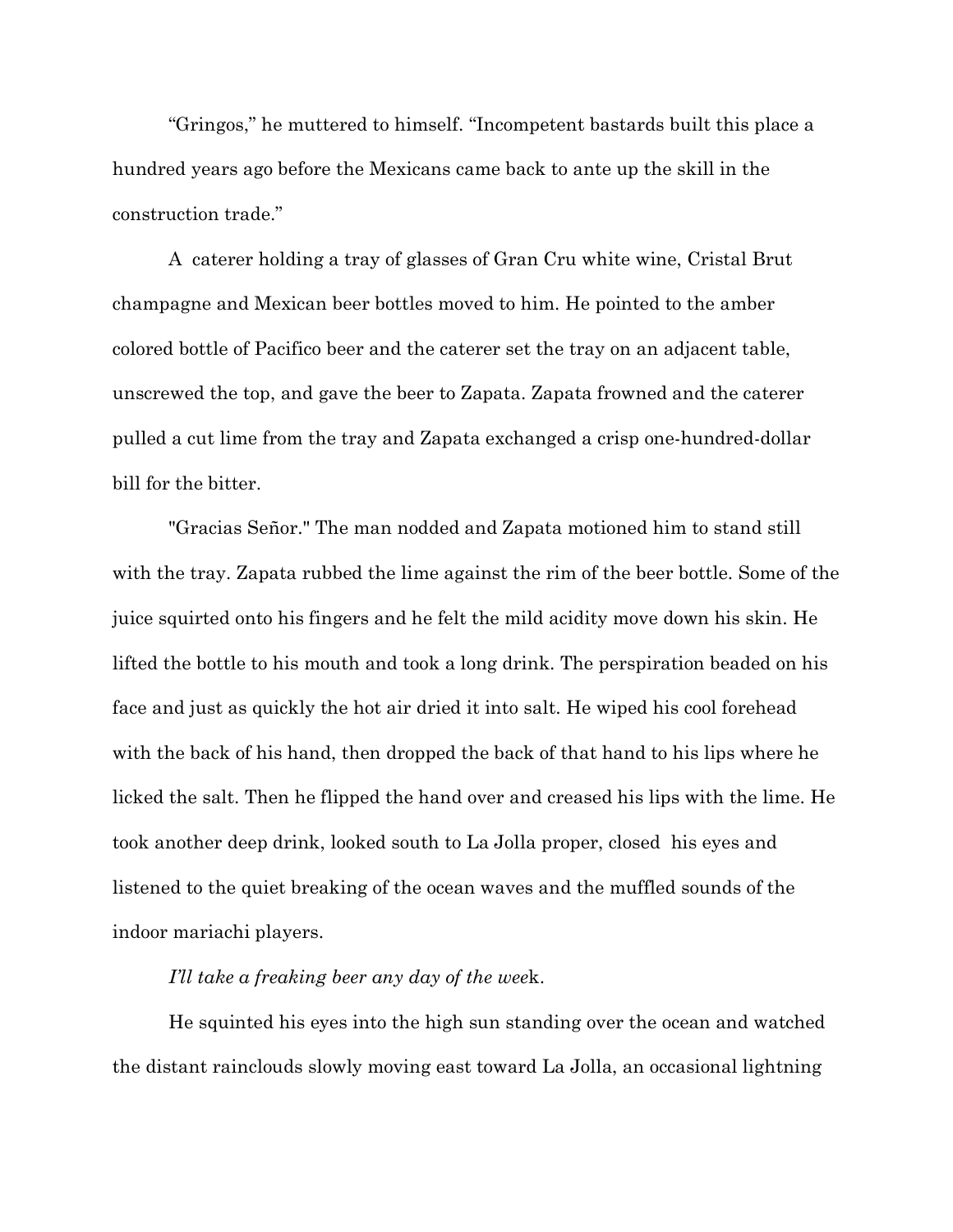bolt visible in the gray sky. Too distant to hear any thunder and he was glad that the wedding had gone as planned and San Diego would get some much-needed rain during the night. He reached into his jacket pocket for some Prada sunglasses and turned toward the building to watch the people exit through the doors. He beamed at them and they waved back with their mischievous grins. He exchanged the half empty beer bottle for a glass of white wine and the caterer left with another C note.

Emiliano Zapata wore a black sharkskin suit made especially for the occasion in Milano. The padding in the shoulders diverted attention from his short legs. His white linen dress shirt had the stitching "EZ" over the left breast pocket. Inside the pocket was a silk burgundy handkerchief, the coloring matching his gabardine tie. If you didn't ask, he would tell you the history of his threads, the special and extensive crafting and cost to himself.

For those who cared, his big feet were stuffed into Italian shoes, *Mercutio Loafers* crafted by the Berluti fashion house by one of their retired craftsman now living in Verona. EZ cared.

They hurt his feet.

Zapata drank lightly from his glass and closed his eyes and felt the white wine glide down his throat. At five thousand dollars a bottle, he liked that people were impressed by Domaine Leflaive Batard Montrachet Grand Cru. He preferred Mexican beer, but he had a role to play.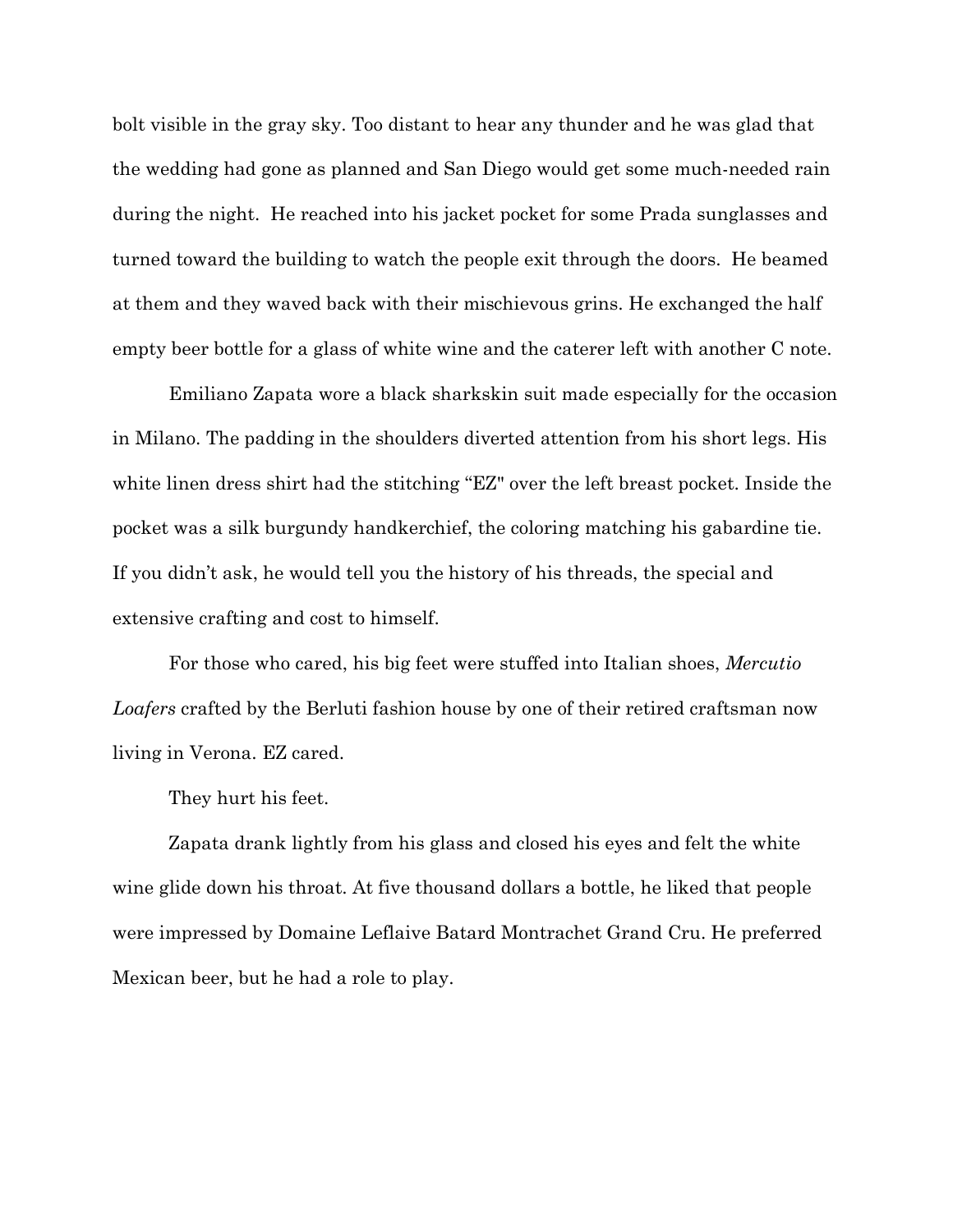Zapata's shadow stood several feet to his side. His name was Alejandro. Younger by ten years. Taller by six inches. Dark Latino built like a jaguar. Left hand man in a right-hand world. A muscular accountant. Packing.

Moving over to Zapata was Michael R, the managing director of the La Jolla Theatre, quarter full wine glass in hand. Yes, his last name was the letter R. A roughly handsome 45-year-old man who wore an ocean blue tie over a work shirt that lay over faded blue jeans torn at his knees. An artiste. R appreciated expensive wines. R appreciated that EZ was on the Board of Directors of the Theatre, and that a sliver of Zapata's wealth supported most of the Theatre's productions.

"Excellent taste my friend," said R, who swept his hand at the setting. "This is a beautiful location for the wedding."

"Gracias. Weatherman called it perfecto." Zapata raised his glass to the still blue sky over the ocean and R joined him the salute. "It'll take about an hour to reset the dinner indoors, but a little rain won't dampen this party."

R drank deep. "I really like your threads." He reached over and stroked Zapata's suit as if it were an expensive cat.

"Mucho Gracias."

R waved at two beautiful ladies that stepped out of the house and onto the porch.

"We could use this in one of our next productions. Italian politician style. Fantastic tailoring." He pulled a small camera from his torn jeans and said, "EZ. I want to take a picture of this and show it to our costume designer. Is it OK?"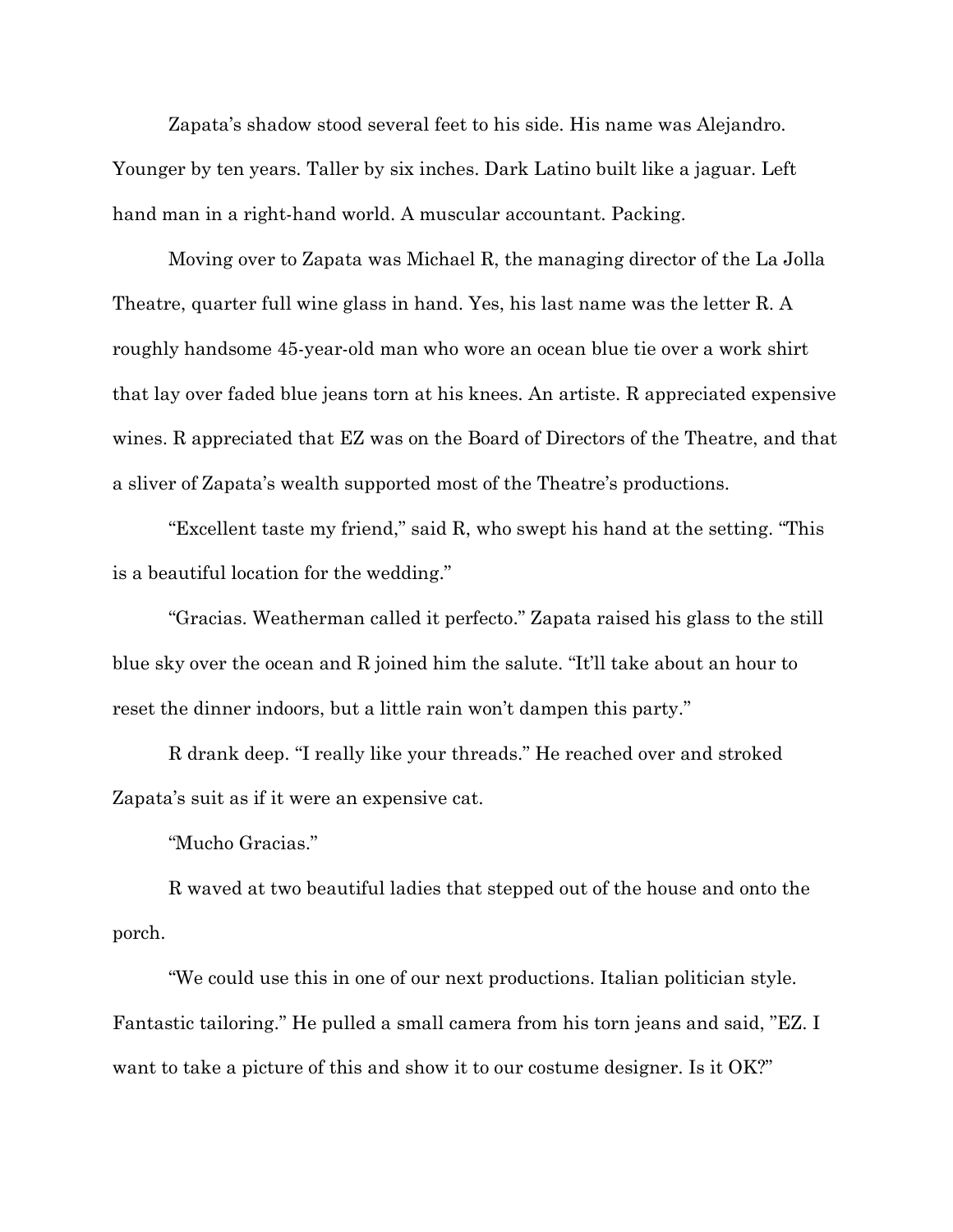EZ nodded and sipped and smiled as the porch filled with revelers. He was content. For the moment. Now there was only one left to join with a reputable family. Daughter, that is. Not son. For twenty-three-year old Tomas was still living the good life. Well-educated, money in the bank -- well, money in the bank where his father knew the president of that bank. But also lots more, just not as accessible. And single. A single young man in an illicit world where certain types of women were attracted to the affluence gained in that world.

Mucho types of women.

R took several photographs and put away his camera and went back to drinking. He loved this wine. It reminded him of that time at the Venice Film Festival twenty years prior when he was an assistant for the Italian film director, Federico d'Nuzzio and the . . . But that is another tale.

Zapata's other daughter, Veronica, walked through the open door of the house and onto the porch and waved to her father when she saw his head turn in her direction.

Both men raised their glasses to her and the waiter immediately exchanged them for fully filled virgin wine vessels.

"My next project," said Zapata and they drank deep and Veronica was joined in the distance by a tall light skinned boy with golden hair.

Eighteen this coming Wednesday, Veronica garnered a 4.3 GPA at the prestigious private Queens School in the center of La Jolla. She was making the difficult choice between USC and Stanford for her next curriculum. Raven hair like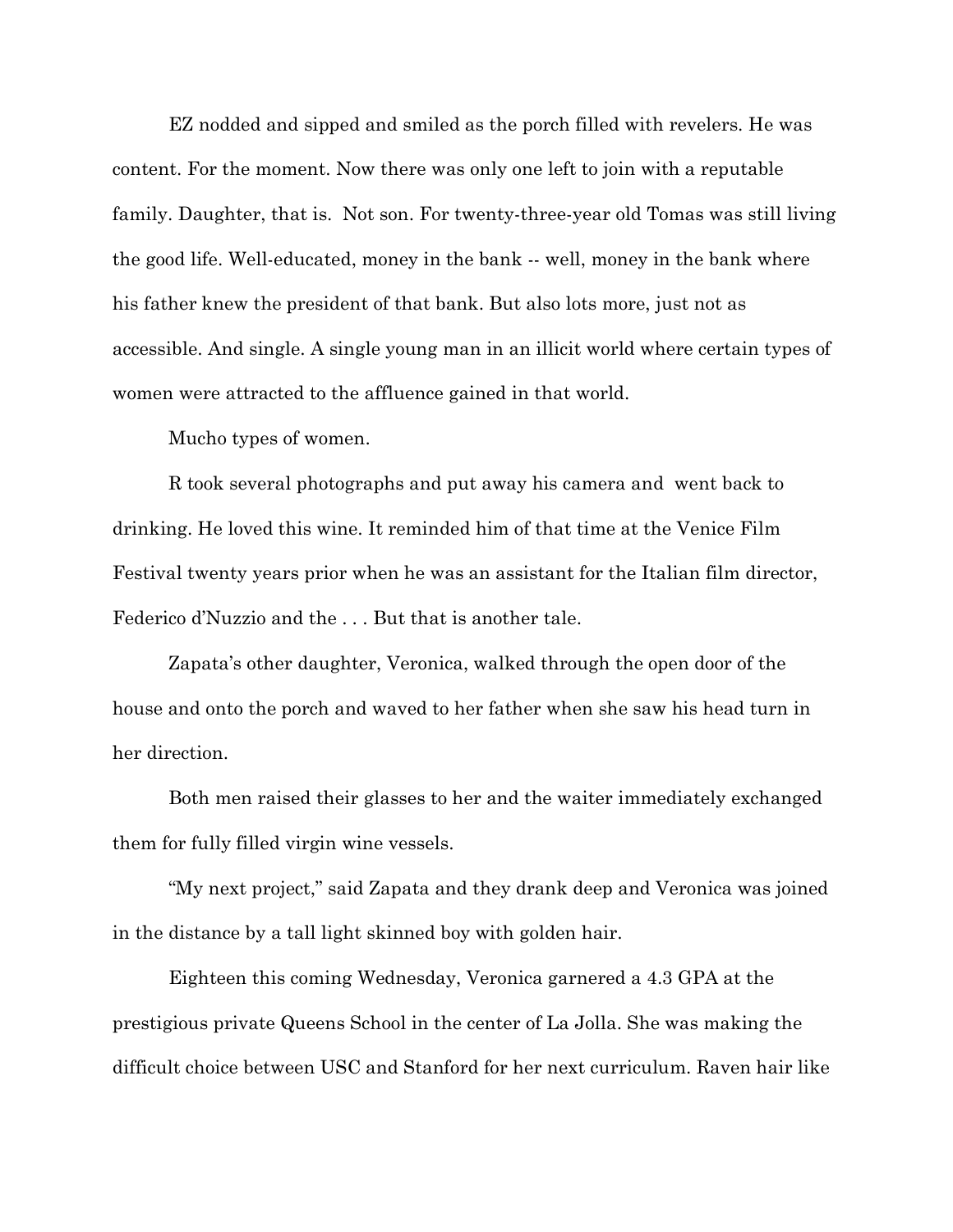her family. Clear olive skin like her sister and mother. Not short in height like her parents, but just shy of six feet. And her eyes, her dazzling blue eyes hinted at a trace of German blood in the family's past. She was the only one in the family with those eyes. These were the eyes that a person first encountered up close with her until she blinked and they were no longer blind to her beauty. She didn't have her father's nose. Or ears. Or mouth. Zapata had the face of the clown that followed after the King, telling truths with jokes, keeping everyone in stitches while their world disintegrated and the Jester ascended the throne. Sometimes he wondered how he could have sired such a beautiful daughter. But then he stopped his wondering – somethings are not to be wondered about.

Zapata's spirits floated on the wine as he watched his Cristina and his new son-in-law, Don Jose, move through the doors. A videographer and more wedding guests followed after them.

With one hand holding up the side of her dress and the other hand holding onto her new husband, she led her bridesmaids carrying the train of her dress through the giddy people and wrapped an arm around her father, "We are having such a wonderful wedding father. We are going to remember this the rest of our lives."

Of his three children, she resembled her father the most. Same height. Four inches under six feet. A stocky body that became harder, not leaner, after numerous hours with a private trainer. Intense black eyebrows. Large ears covered by perfectly cut shoulder length black hair. She no longer had his nose. Plastic surgeon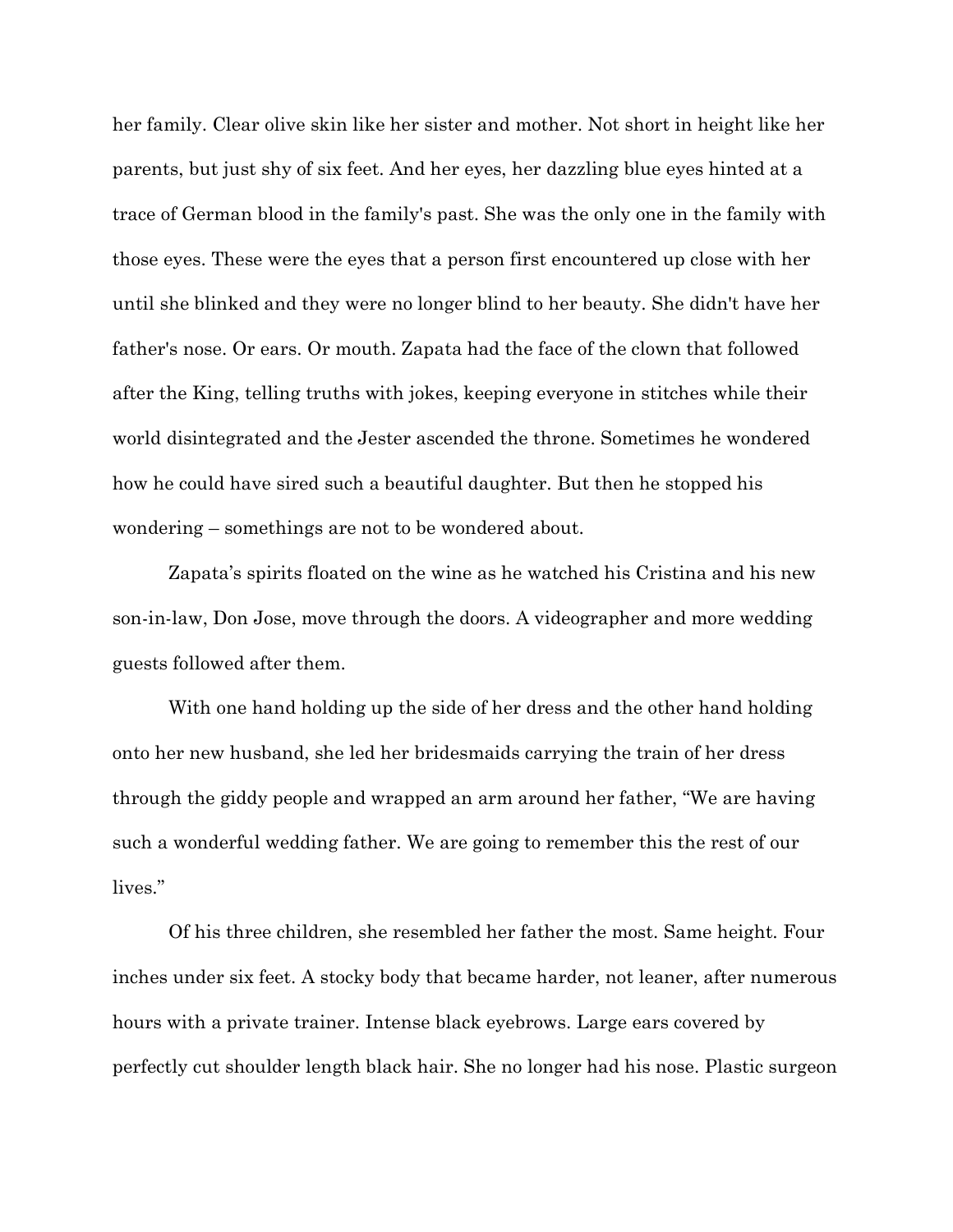took care of that. She no longer had his lips. Same surgeon, same time, discount package. Fortunately she had her mother's breasts. His were too saggy to be on a woman. Man breasts from the good life.

He shook hands with his new son, who said, "Mr. Zapata. I am delighted to be a part of the family."

The kid had an unusual manner of speaking. The words. The phrases. Different from the language that Zapata dealt with on a daily basis. This was one of the reasons why he still considered the 23-year-old Don Jose as being a kid. East Coast education. Maybe that's what they taught at those Ivy League schools. Didn't matter. Kid's family lived in an estate in lower Florida. Private jet. Colombians. Affluent. Old money that generated out of the 1970s marijuana-cocaine business and cleaned up in the car dealerships and real estate holdings diversified in Europe and the United States. The family learned last century from their brokers that their wealth needed to be diversified so one cataclysmic event wouldn't bring down their house and have them living back on the coffee bean farm on the sides of the mountains outside of Nuqui.

Old money, new money. No difference to Zapata and the newly arrived members to the club. It bought everything they needed. Real estate on the coast. Season boxes for all the sports teams. Membership in most clubs. Transportation to all the countries which did not have your photograph in their wanted files. Want your kid to go to Harvard? Give a \$1 million endowment for a faculty chair and the paperwork can be arranged. Prefer the West Coast? Stanford? USC? Where there's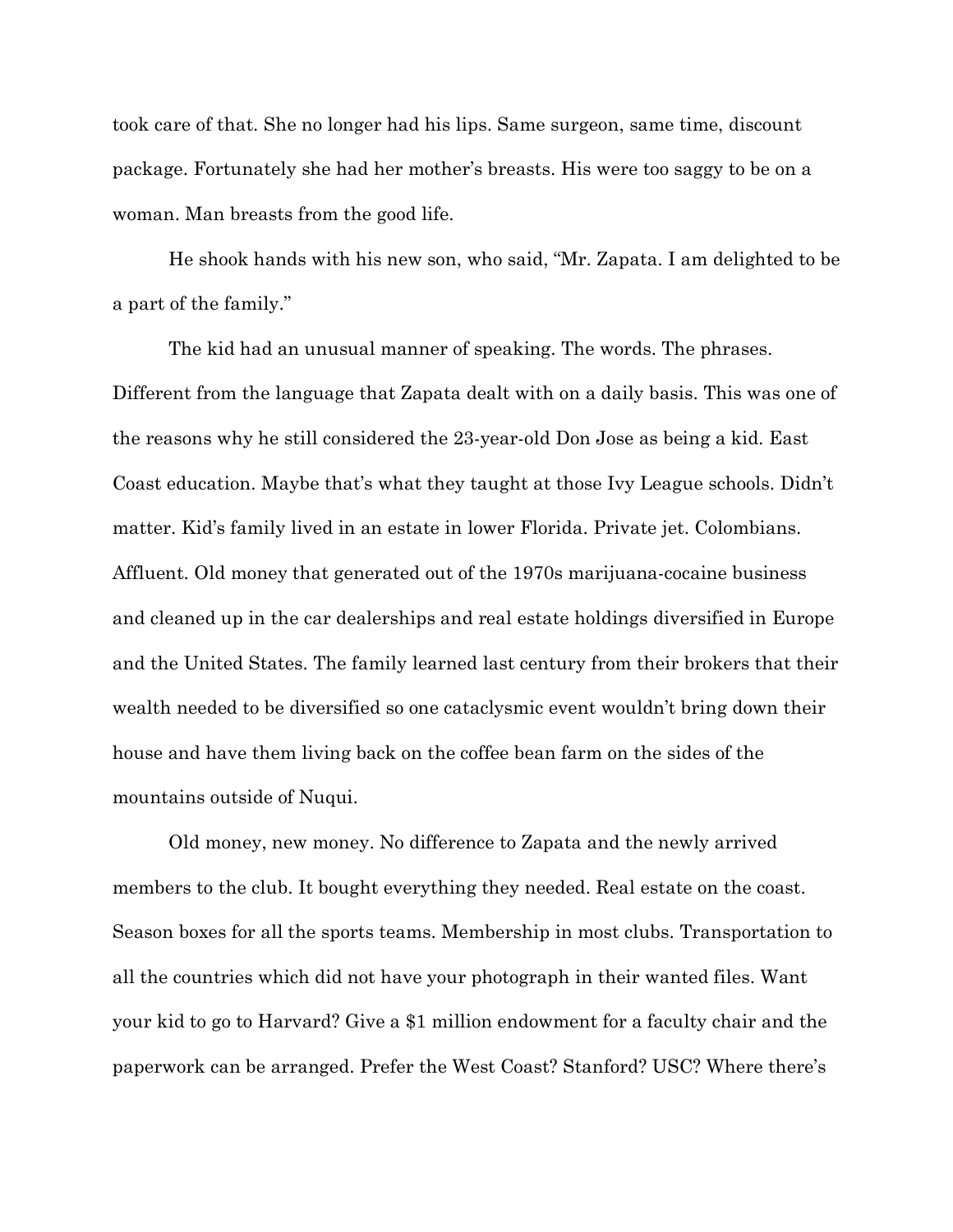a will there's a way. Let me rephrase that: where there's money, lots of money, there is always a way.

"You're family. Call me EZ now."

Obediently. "Yes, EZ."

Don Jose actually had a very striking face set a top a muscle less body. Curly short black hair. The pale skin of an English man. And swollen red lips that proclaimed some African blood in the family heritage. In public, he was proud of his racial democracy and his education. In private, he included his families wealth in this pride.

Don Jose and R exchanged a warm grasp of hands as Zapata said, "De nada, Welcome to the family."

R watched all this and said, "Here comes your mother-in-law."

Zapata joined R in having the waitress refill his glass as he watched in the distance his wife, Serena, exchanging pleasantries with guests as she moved slowly toward them.

EZ watched her and unconsciously ran a brief history of their relationship, similar to the memory retrieval of a dying person:

When she was fifteen, Zapata discovered her in a Mexican pageant play in Puerto Escondido. Serena was beautiful in a different sort of way from Veronica. Curvaceous hips of a mother-to-be that would bear three children without the aid of a C-Section. Large breasts that proclaimed her nurturing personality. He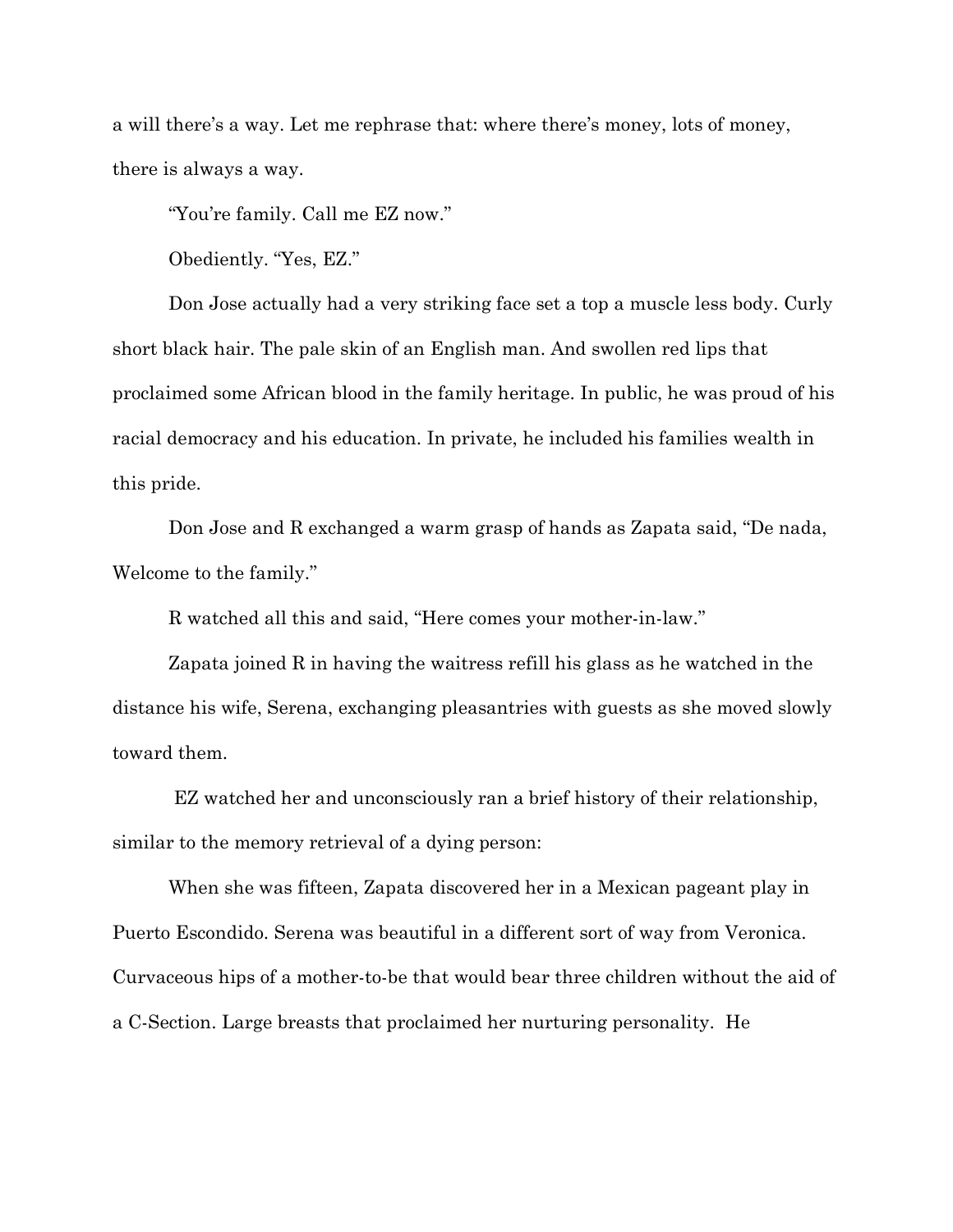immediately purchased a casa along the playas for her family and kept the house well-guarded. He was twenty-seven at the time with a family in Guatemala.

Guatemala's where he grew up in the family business. As a teenager he dropped out of school and helped with the roadside market that they owned outside of Otero. His mother relegated him to the spices. Ginger, cinnamon, basil and the like. But his specialty was cardamom. It was expensive and turned a good profit. It allowed him to travel to the farms in the foothills where he fronted the farmers money so they could plant and harvest their crops and send the dried seeds to him. He paid them fair money and they gave him their best product and their support. Everyone in the region came to know him, illiterate to educated, vegetarians to meat eaters, poor to rich. In each one of those categories as he refined his business, he went from the first side to the second, with brief stops in between.

When he was twenty the local capo asked for his help to bribe a government official who refused to allow small planes to use the local air field for drug shipments. Zapata accepted the job; the official accepted the bribe and Zapata became a committed beefeater.

The capo's daughter was Zapata's first wife.

EZ knew everyone there was to know but was very discrete in his outward behavior. When violence occurred in the country, as it was apt to in his type of business, he was always distant from the scene. Quiet, not braggadocio, he had no problem letting others take the credit as long as he took the profit.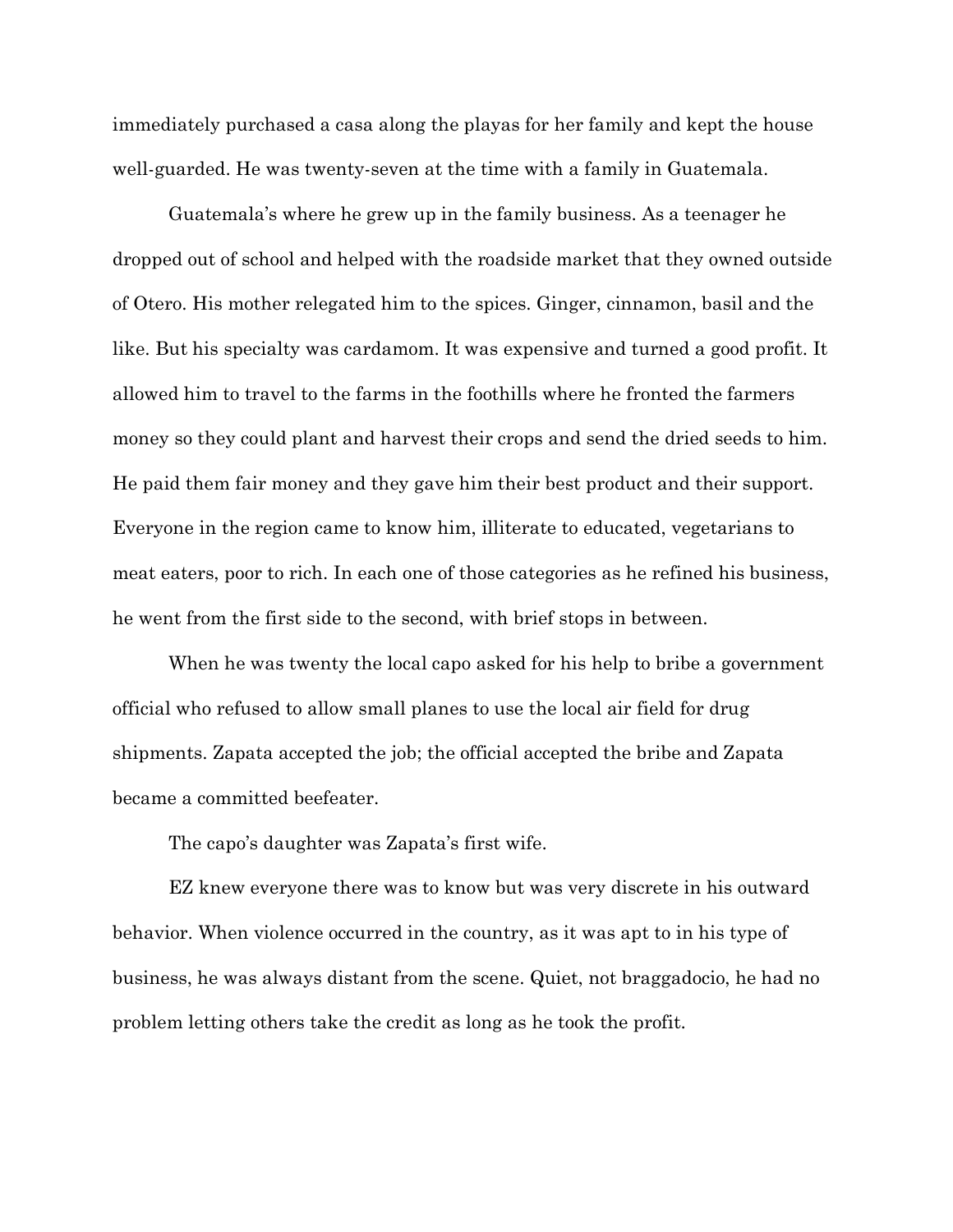He divorced his wife and left her with a steady income and charge of their only son. He took Serena for his bride and his second son soon appeared. Two years later his now married daughter made her appearance. He became one of the most powerful men in his profession.

There was a rumor of retaliation in Mexico on his second family for some deed that he had ordered in the past. He sent them to California to stay with some distant German relatives. They lived in San Diego proper and as soon as he befriended a banker, they purchased a beach home in the suburb of La Jolla where Veronica was born.

He liked the western states of countries where he had homes: Iztapa, Guatemala; Puerto Escondido, Mexico; San Diego, California. His La Jolla home was two miles south of Windansea Beach. It housed several beautiful structures overlooking a small cove where reefs and rocks deterred most visitors. It was five acres of solitude where his wife and children lived away from the drugs and maiming and killing that were the trappings of his business.

His thinking included California as one of the western states of Mexico. In his thinking, California would soon house more Latinos than Anglos. But he didn't want to annex California back into Mexico. That would cut into his profit margin. He didn't want to pay the Mexican army for additional protection when the Americans did it for such a cheaper price.

EZ smiled and woke from his reveries to the chatter between R and Don Jose and Cristiana and Veronica with the gold-haired boy and he realized that Serena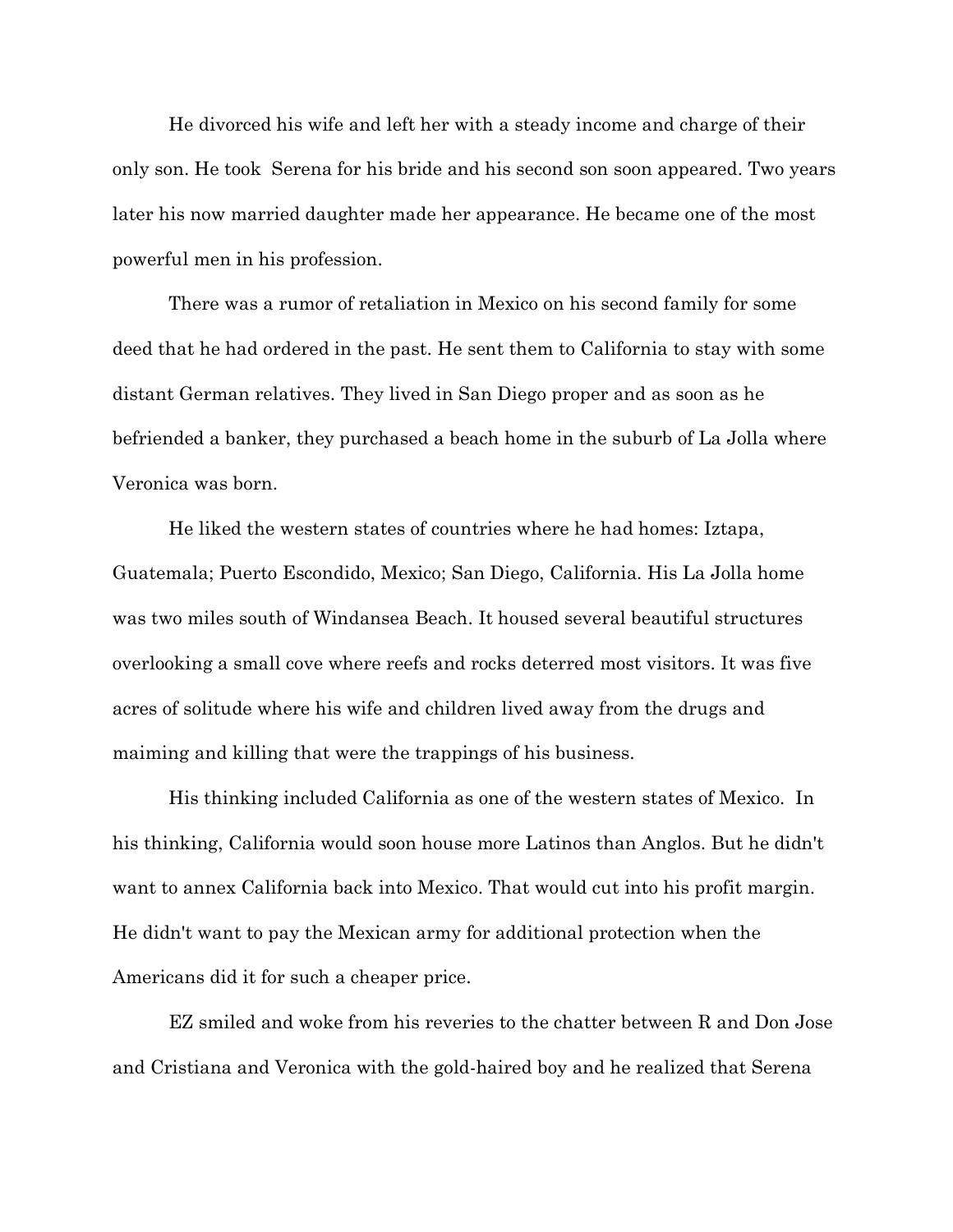still hadn't reached them. He searched through the party but the standing guests blocked any views to the distance. He motioned Veronica over.

"Si, Papa?"

"Where is your mother?" Veronica rolled her head to her right and EZ saw Serena in an animated conversation with a man he now recognized as Chase Bottomley, the artistic director for the Theatre. R and Bottomley ran the Theatre - EZ's Theatre - but they were as different as Whiskey and Tequila. R was gracious and mannered, Bottomley was brilliant and groping.

"She outta be in pictures with what her hanging out with the artistes all the time," EZ half jested. "I sure hope you don't start wearing those tattered blue jeans like those people." Veronica frowned and R drank deep to loosen his fears from information that his brain didn't want to deal with. Not now, not ever, too much danger.

"What people?" Veronica played with him. Cristina and Don Jose had moved off with their attendants with the photographers from some more close-ups.

"R. Look at him." R gave a small bow. **"**These highfalutin artists that think they can change the world with all their words and talking." County stood quietly next to Veronica and observed through the top of his wine glass from which he sipped.

"Didn't you discover mama in a play? And don't you support her theatrical ambitions?"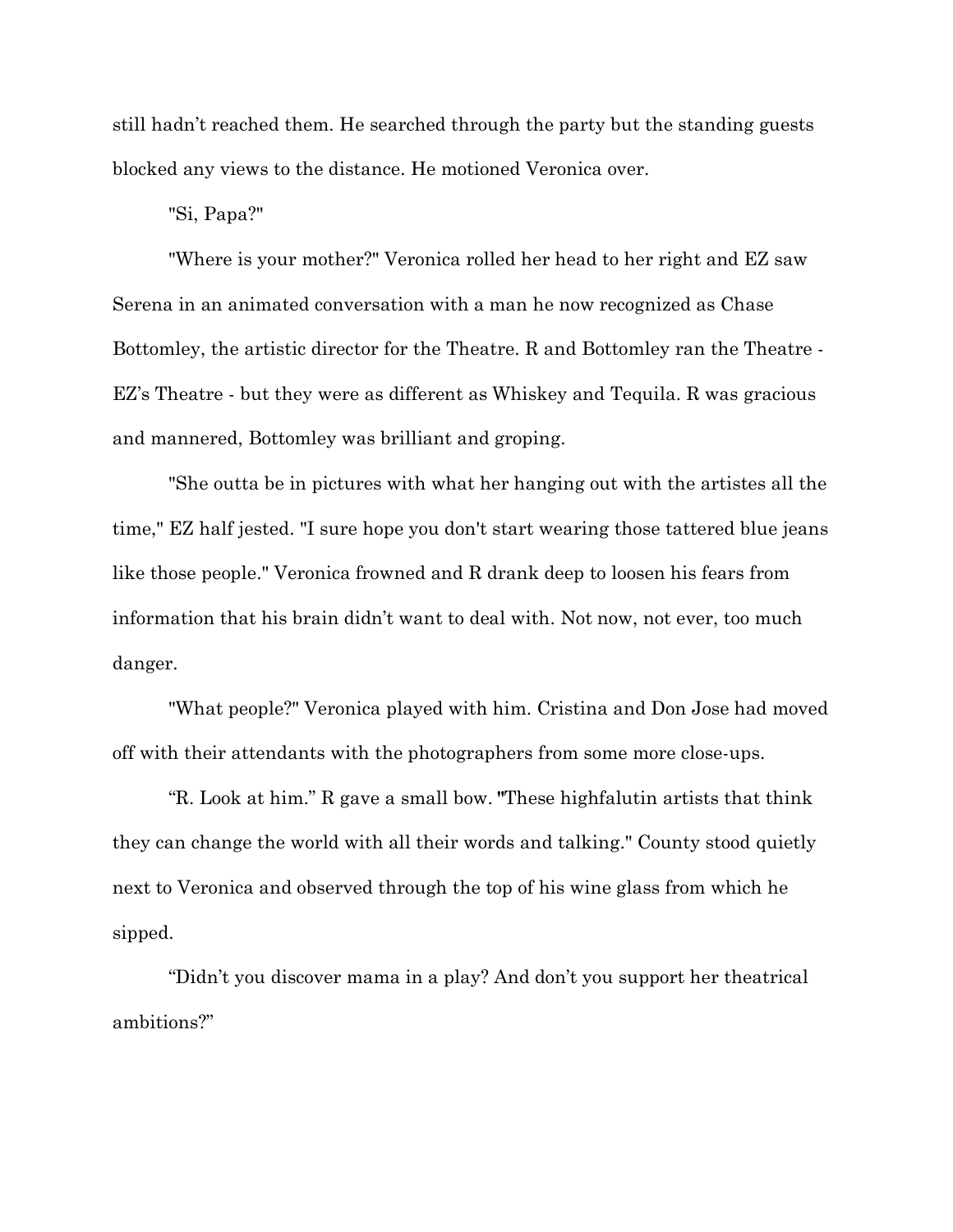EZ shrugged his shoulders and motioned for Veronica and County to go off.

"You two get some fruit. I need to talk business here." They nodded and folded into the people.

R started, "They could be . . ." before being cut off,

"Michael, what are we doing about Chase?"

R's eyes followed EZ's and then his chin slipped down toward his chest. He winced his eyes and became more distraught as he watched the couple move inside the building.

"You didn't tell him his replacement is flying in?"

"No," said Michael. "No one has accepted our offer yet."

"They want more money?" asked EZ.

"I don't know who we can get. I'm working hard."

"Is he Jew? Cuz we got too many Jews working at the Theatre. Need more beaners like me."

"Trying to find the best man, or woman? Maybe Catholic?"

"Big family, huh?" said EZ. "Bunch of kids. Once he starts getting some coin, no way he's gonna leave here except in a box."

"Excuse me?" Michael face perked up.

"Twist of speech, that's all." EZ looked at Alejandro, whose wrap-around sunglasses made it seem as if he were watching everything. A shoulder holster imprinted below his right armpit.